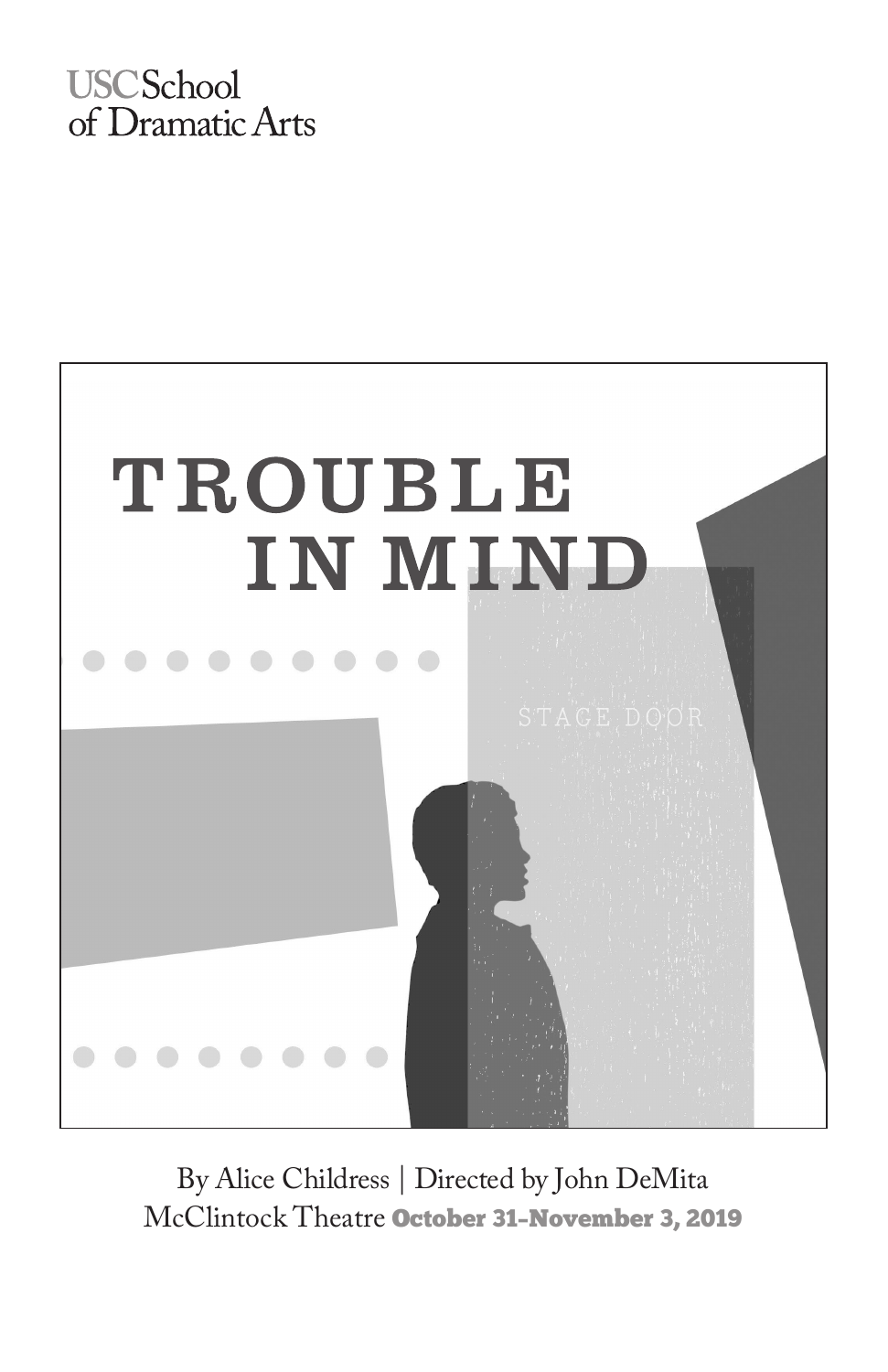**USC School of Dramatic Arts** 

presents

# TROUBLE **INMIND**

## By **Alice Childress**

With

**Kameron J. Brown Giovanny Camarena Jordan Jahmal Davis Mattie Harris Lowe Taylor McKenzie Grace Sallee Justin Schulsohn Cole Slater Maxwell Woehrmann**

Scenic Design **Qixing Tong** Sound Design **Joy Cheever** Costume Design **Terry Gordon** Lighting Design **Ivan Anguiano** Stage Manager **Jamie Salinger**

Directed by **John DeMita**

McClintock Theatre October 31–November 3, 2019

**CAST OF CHARACTERS**  (in order of appearance)

*Wiletta Mayer* Mattie Harris Lowe

*Henry* Justin Schulsohn

*John Nevins* Jordan Jahmal Davis

*Millie Davis* Taylor McKenzie

*Sheldon Forrester* Kameron J. Brown

*Judy Sears* Grace Sallee

*Al Manners* Cole Slater

*Eddie Fenton* Maxwell Woehrmann

*Bill O'Wray* Giovanny Camarena

Time: **Fall 1957**

Place: **A Broadway theater in New York City** 

There will be one 10-minute intermission.

**PRODUCTION STAFF**

Technical Director **Jordan Fox** | Assistant Director **Abbey Harris** Assistant Stage Manager **Sofia D'Annunzio** | 2nd Assistant Stage Manager **Jasmine Song** Scenic Artist **Jess Peeters** | Crew **Madison Anderson, Hollis Brown, Soo Min Cho, Sydney Fabis, Kylie Foley, Danielle Graham, Thomas Rudden, Eitan Senerman**

Produced by special arrangement with Abrams Artists Agency, NY, NY incorporating Flora Roberts, Inc..

**WARNING** Please be advised that this production contains herbal cigarettes.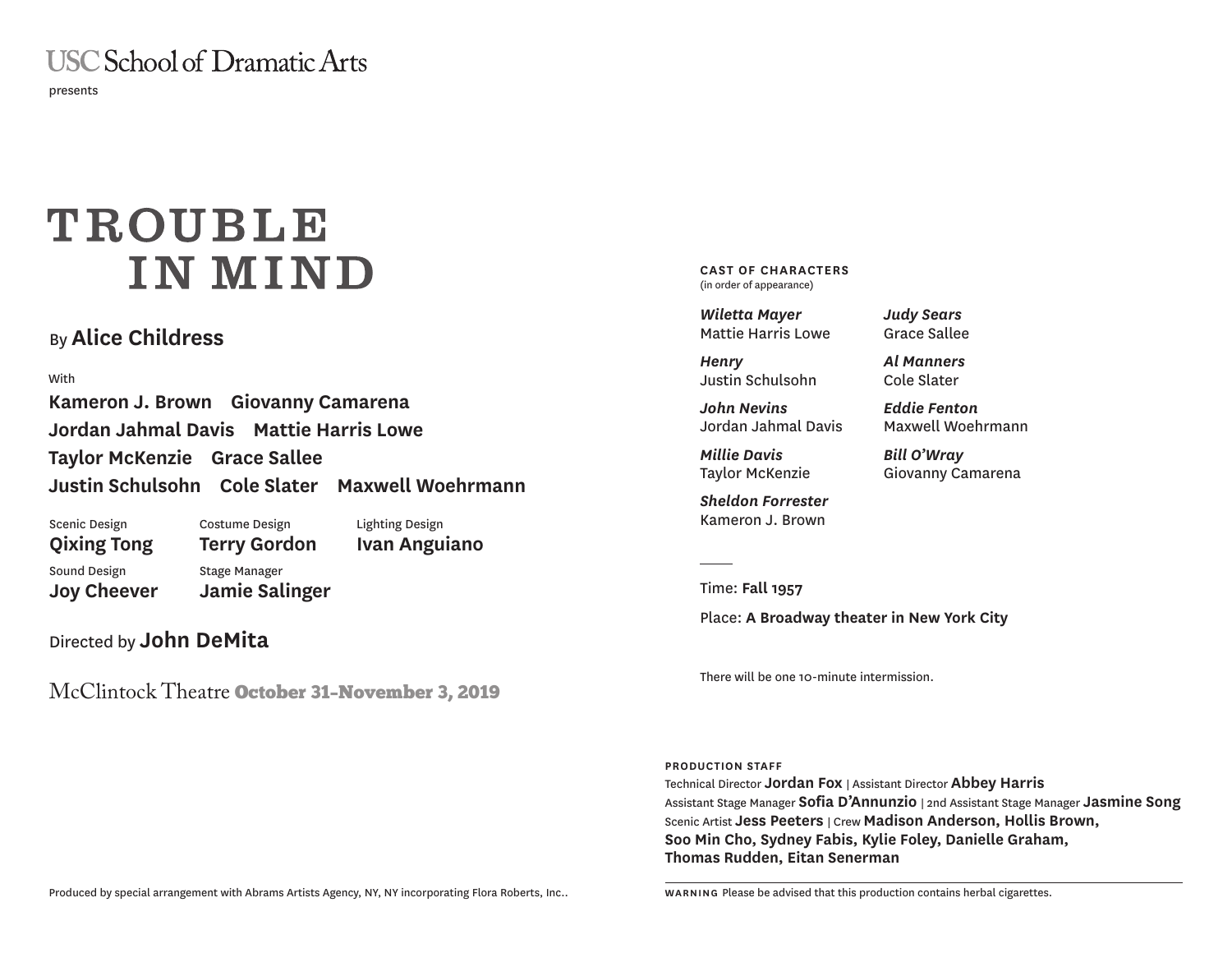#### **DIRECTOR'S NOTE**

**In the mid-1950s,** the United States was still racially segregated in many facets of society, especially in the South, where the so-called ''Jim Crow'' laws dictated that blacks were separated from whites in fundamental ways. There were separate drinking fountains, restaurants, hotels, churches, and seats on the bus. An African American attempting to cross racial lines and eat in a white restaurant could be prosecuted and sent to jail.

These laws were being challenged though. In 1955, in Montgomery, Alabama, Rosa Parks was fined for refusing to give up her seat to a white passenger. A bus boycott was organized, and by 1956, Alabama's segregation laws were ruled unconstitutional. The events in Montgomery led to bus boycotts in other cities in the South. The modern civil rights movement was born.

Written in 1955 (revised 1957), *Trouble in Mind* is about the shoddy treatment that African Americans and women receive both on and off the American stage, which becomes symbolic of society at large. It is a satiric drama about white writers, producers, and directors, who, because they are unfamiliar with black life and culture, uphold inaccurate portraits. Childress, an actor and an original member of the American Negro Theater company, codirected *Trouble in Mind*, her first fulllength play, which earned her an Obie Award, the first ever won by a black woman.

Beyond the still-relevant issues of race and gender illuminated in the play, Childress examines the often-dysfunctional artistic relationship between actor and director. In a business where 90% unemployment is commonplace, most actors fearfully believe their gratitude should outweigh their freedom to express their opinions. They believe themselves to be instantly replaceable. This is at best nonsense, and at worst dangerous to both the artistic health of the actor, and to the quality of the actual production.

I quote Michelle Williams' compelling acceptance speech at this year's Emmy Awards:

"When you put value into a person, it empowers that person to get in touch with their own inherent value. And then where do they put that value? They put it into their work."

As a white male director, directing a cast of women and actors of color (among others) in a play about the troubles that can come out of this exact circumstance, I knew it went both ways, that I too might be considered replaceable. But even while holding me to the highest standard, this wonderful cast never treated me that way. Ours was a real collaboration, and I am both proud of the result and deeply grateful for the value they put into me.

#### **DIRECTOR'S BIO**

**John DeMita** is delighted to be directing again at USC's School of Dramatic Arts, where he is also an Associate Professor of Theatre Arts in Acting. Other directing credits include: At USC: Thornton School of Music: The opera *Postcard from Morocco* (MFA 2018), School of Dramatic Arts: *Rough Magic* (BA 2019), *Mr. Burns: A Post-Electric Play* (BA, 2017), *The Country Wife* (BA, 2016), *The Way of the World* (BA, 2015), *Dark of the Moon* (BFA, 2014), and *27 Wagons Full of Cotton and Other Plays* (MFA, 2012). Other Theatre Directing: Andak Theatre Company (North Hollywood): *The Elephant Man, Betrayal* (Garland Award), *The Misanthrope* (Backstage West Award), Santa Clarita Performing Arts Center: *SubUrbia, Equus, Death of a Salesman, As You Like It, Rumors,* El Camino Center for the Performing Arts: *Six Characters in Search of an Author, The Crucible, Picnic, Romeo and Juliet, Macbeth, The Hot l Baltimore, Mother Courage and her Children*, and *Hay Fever*. John has also directed and performed in hundreds of animated features, cartoon and live action series, and video games, including English language dubs of Netflix shows from Georgia (formerly Soviet Socialist Republic), Brazil, the Netherlands, Spain, Finland, Germany, and Italy, working with local and international voice actors, as well as giving USC SDA students their first professional jobs.

#### **SPECIAL THANKS**

Kathy Dunn-Muzingo, Scott Faris, Kate Dunn, and Dr. Carmen Harris

**FACULTY DEAN BRAVERMAN FAMILY DEAN'S CHAIR** David Bridel

**ASSOCIATE DEANS** Professor Sharon Marie Carnicke (*Director of BA Programs*)

Associate Professor of Theatre Practice Anita Dashiell-Sparks Associate Professor Oliver Mayer Associate Professor of Theatre Practice Stephanie Shroyer

(*Director of BFA Programs, Artistic Director*)

**DISTINGUISHED PROFESSOR** Velina Hasu Houston (*Director of MFA Dramatic Writing, Head of Undergraduate Playwriting, Resident Playwright*)

#### **ADJUNCT LECTURERS**

**PROFESSORS** Meiling Cheng *(Head of Critical Studies)*

**ASSOCIATE PROFESSORS** Luis Alfaro Takeshi Kata Sibyl Wickersheimer

*(Head of Design)*

**ASSISTANT PROFESSORS** Alexandra Billings Elizabeth Harper

**PROFESSORS OF THEATRE PRACTICE** Andrei Belgrader Brent Blair (*Head of Theatre & Social Change*) Kate Burton (*Master Artist*) Kenneth Noel Mitchell (*Head of Musical Theatre*) Natsuko Ohama

# **USC School of Dramatic Arts**

**OF THEATRE PRACTICE** Philip G. Allen (*Head of Sound Design*) Paula Cizmar Elsbeth M. Collins (*Head of Production*) John DeMita (*Head of Visual and Performing Arts Studies*) Kathleen Dunn-Muzingo Scott Faris (*Head of Stage Management, Alice M. Pollitt Professor in Stage Management*) Melinda C. Finberg Laura Flanagan (*Head of Undergraduate Voice*) Christina Haatainen-Jones Joseph Hacker Duncan Mahoney (*Head of Technical Direction,* 

*Technical Director*)

**ADVANCEMENT** *Associate Dean* Sara Fousekis *Director of Development* Kimberly Muhlbach

*& Alumni Relations* Alfred Magallanes

Marissa Gonzalez *Special Events Program Coordinator* Jennifer Rose Franco *Development Assistants* Kathy Morgan Rebecca Mellinger *Development Research* 

*Assistant* Alyson Bourne

**ASSOCIATE PROFESSORS** 

Mary Joan Negro (*Head of Undergraduate Acting*) David Warshofsky (*Director of MFA Acting*)

**ASSISTANT PROFESSORS OF THEATRE PRACTICE** Rena M. Heinrich Lauren Murphy Yeoman Dan Shaner Christopher Shaw Zachary Steel *(Head of Comedy*)

Emily Alpren, Boni Alvarez, Susan Angelo, Keith Arem, Valerie Arem, Robert Bailey, Kay Bess, VP Boyle, Tom Buderwitz, Anne Burk, Frank Catalano, Esther Chae, Andi Chapman, Guillermo Cienfuegos, Tiffany Cole, Caitlyn Conlin, Tim Dang, Gregg T. Daniel, Nancy Cheryll Davis, Lilach Dekel-Avneri (*Israel Institute Visiting Artist*), Debra De Liso, Gary Domasin, Kirstin Eggers, Josh Epstein, Wayne Federman, Christine Estabrook, Parmer Fuller, Terry Gordon, Jenny Guthrie, Murry Hepner, Paul Hungerford, Lisa James, R. Steven Johnson, Edgar Landa, Paul Lazarus, Jay Lee, Vicki Lewis, Jack Lovick, Babette Markus, Kevin McCorkle, Jonathan Muñoz-Proulx, Patrick Murphy, Ntare Guma Mbaho Mwine, Jeremiah O'Brian, Larry Powell, Brett Ryback, Sim Sarna, Gabriella Santinelli, Judith Shelton, Armin Shimerman, Nathan Singh, Joey Skinner, Ashley Steed, Jason Thompson, Camille Thornton-Alson, Rodney To, Paul Urcioli, Kelly Ward, KC Wayland, Julie Welch

**Courtesy Joint Appointments:** Thomas G. Cummings, Larry E. Greiner (Emeritus), Bruce Smith **Emeriti Faculty:** Don Llewellyn, Eve Roberts, Andy Robinson, Robert R. Scales, Eric Trules, James Wilson

#### **STAFF**

**DEANS' OFFICE** *Vice Dean* Lori Ray Fisher *Information Technology Director* Prakash Shirke *Director of Internships & Special Programs*  Meghan Laughlin  $E$ *xecutive Assistant to the Dean* Hugo Alvarado *Administrative Assistant* Chevaughan Dyer **ADMISSIONS &** 

**STUDENT SERVICES** *Associate Dean* Sergio Ramirez *Assistant Director of Academic Advisement*  Daniel Leyva *Academic Advisors* Elizabeth Montellano Priscilla Rubio

*Assistant Director of Admissions* Ramón Valdez *Scheduling Coordinator* Brian Bowen *Office Manager* Mabel Lopez

#### **BUSINESS AFFAIRS**

*Associate Dean* Virginia Ross *Business Administrator & HR/Payroll Coordinator* Crystal Balthrop

*Budget/Business Analyst* Xinmin Chen

#### **COMMUNICATIONS** *Associate Dean* Delphine Vasko

*Director of Print & Digital Media* Stacey Wang Rizzo

*Graphic Designer* Christopher Komuro

*Director of Annual Giving Director of Special Events* **PRODUCTION** *Assistant Technical Director*  Michael Etzrodt *Theatre Manager*  CB Borger *Assistant Theatre Managers*  Christopher Paci Joe Shea *Production Technician* 

Donavan Martinelli *Sound Supervisor*  Alysha Bermudez *Costume Shop Manager*  Howard Schmitt *Costume Technicians* 

Carissa Dickerson Charlotte Stratton *Scenic Charge Artist* 

Bessie M. Lebeda *Properties Manager* 

## Hannah Burnham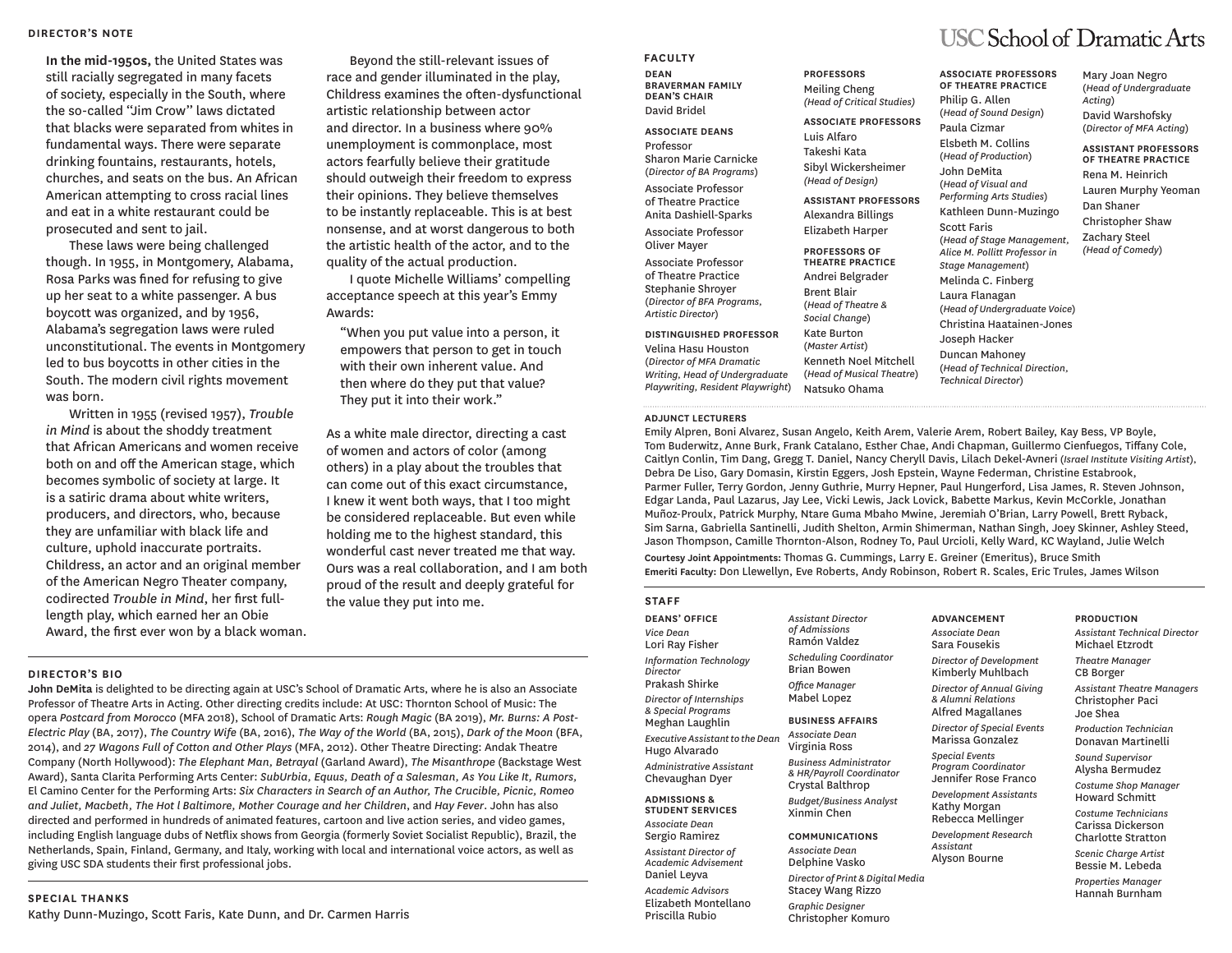#### **BOARD OF COUNCILORS**

Michele Dedeaux Engemann *Founding Chair*  Steve Braverman *Chair* Patrick J. Adams Chris Andrews Lisa Denton Barkett Lorrie Bartlett Todd Black David Bridel Connie Britton Michael Chiklis Megan Colligan Michael Felix Brad Fuller Lori Furie Joshua B. Grode Donna Isaacson Gary Lask Alex LoCasale Michael Meyers Dr. Steven Nagelberg Byron Pollitt Rik Reppe Linda Bernstein Rubin Rik Toulon Blair Underwood Noelle L. Wolf Warren Zavala

#### **ALUMNI LEADERSHIP COUNCIL**

Adam Blumenthal Kate Cannova Mona Chatterjee John Coffey David Fickas Jaclyn Kalkhurst J.P. Karliak Devin M. Kelley, Co-Chair Alex LoCasale Sean Lask Henry Martone Tomm Polos, Co-Chair Michael Schwartz Pranav Shah Adrienne Visnic

#### **PARENT AMBASSADORS**

Suzanne Bruce, MD & Malcolm Waddell Elizabeth & Thomas Dammeyer Scott & Deborah DeVries Kathryn & John Gilbertson Perry & Hilary Hoffmeister Mike & Stacy Lederer Ernest & Raphael Morgan

### **ABOUT THE SCHOOL**

Located in Los Angeles, a city synonymous with artistic innovation and excellence, the top-ranked **USC School of Dramatic Arts** is a leader in dramatic arts education. The School uniquely blends artistic training in a conservatory environment with world-class faculty artists and the full academic experience found only within a major research university. This closeknit, supportive environment offers students the freedom to explore their artistic passions. Through programs of the highest caliber, as well as initiatives that provide access to professional experience, students are prepared for leadership in every facet of dramatic arts. For more information, please visit **dramaticarts.usc.edu**.

# **Our Next Act Needs Your Support!**

Your generosity has the power to enhance the training of students at the School of Dramatic Arts. **Gifts of all sizes make a difference!**  Text the keyword "SDA" to 71777 and help our students to play on! Or visit **ignite.usc.edu/drama**

#### **SUPPORTERS OF DRAMATIC ARTS**

The following list recognizes the generosity of those individuals and organizations who have provided vital support for the School over the past year. We recognize at the visionary level those donors whose tremendous generosity has reached the cumulative giving level of \$1 million+, building the foundation for our continued ascent and future achievements.

**VISIONARY CIRCLE** Anonymous\* (2) Dr. & Mrs. Peter Bing and the Anna H. Bing Living Trust Lauren & Mark Booth\* Steve & VeronicaBraverman\* George N. Burns Trust Roger & Michele Dedeaux Engemann\* Katherine B. Loker Martin Massman Trust Robert & Elizabeth Plumleigh *—In Memory of Karen Plumleigh Cortney\** Alice, Teresa & Byron

**DEAN'S CIRCLE** The Ahmanson Foundation Rama Backer\* George & Dyan Getz\* Michael P. Huseby Family\* Brian & Dianne Morton\* Steve & Jerri Nagelberg\*

Pollitt

**PATRONS OF TRIBUTE** Lionel F. Conacher & Joan T. Dea\* Michael & Debbie Felix\* Peter M. Jarowey II & Constance M. Jarowey\* Seth & Vicki Kogan\* Edit & Edward Komberg\* Joshua & Siobhan Korman Philanthropic Fund\* The Lederer Family\* Carla & Bill Pelster Linda Bernstein Rubin & Tony Rubin\* Erika Helmuth Saunders & Brian Saunders *—In Memory of Evan Helmuth*  James & Leslie Visnic\* Albert & Bessie Warner Fund

**SEASON SPONSORS** Anonymous\* Joan Beber Grant Fund of the Jewish Community Foundation Christine & Gabriel Dassa\* Scott & Deborah DeVries\* Kristin & Warren Geller\* Perry C. Hoffmeister & Hilary C. Hoffmeister\* The Kalkhurst Family\* Pamela & Mark Litvack\* LoCasale Consulting, Inc.\* Michael & Melissa Meyers\* Melissa Posen & Lawrence Hirschhorn\* Lauren & David Rush\* Karyn & Paul Staubi

**EXECUTIVE PRODUCERS** Anonymous The H.N. and Frances C. Berger Foundation Adam Blumenthal\* John D. and Leslie Henner Burns Family Foundation\* The California Wellness Foundation Alexander & Megan LoCasale\* The Leon Lowenstein Foundation —John Bendheim Regina K. Eremia Trust Rik Reppe & Shauna Torok Reppe Adrienne Visnic\*

#### **PRODUCERS** Anonymous (3)

Todd S. Black & Ruth Graham Black Owsley & Victoire Brown Sumner & Angela Erdman Brad & Ally Fuller Jeff Kribs Gary & Karen Lask Robert R. Scales —*In Memory of Suzanne Grossmann Scales*

**DIRECTORS** Chris & Jennifer Andrews Anonymous Randolph & Ellen Beatty Denise Chamian & Richard Horowitz Michael & Michelle Chiklis Erin Deruggiero Wendy & Eloy Garcia Mark & Marilou Hamill Donna Isaacson & Lewis Henkind Sarah & Joseph Montes Christine Marie Ofiesh Sally & Howard Oxley Jill Soloway Rik Toulon Juliana Tyson & John Kissick Richard & Diane Weinberg

Noelle Wolf **PATRONS** Patrick Adams & Troian Bellisario Amy & Daniel Eernissee *—In Honor of Larson Rainier Eernissee* Emanuel Bachmann Foundation —*In Memory of Emanuel O. Bachmann* Louise Firestone & Joseph Pizzurro Melvin & Doris Hughes Margaret & Thomas Kittle-Kamp *—In Memory of Donald Hagen* The Kurt Weill Foundation for Music Cathy Moretti Professor Victor Albert Regnier & Judith Gonda Tracy Sbrocco & Michele Carter *—In Honor of Anita Dashiell-Sparks* J.W. Woodruff & *Ethel I. Woodruff Foundation*

Drs. Kellie Yoon & Stephen Treiman Linda Yu

#### **ANGELS**

Anonymous Jonathan & Adrienne Anderle Craig & Sarah Antas *—In Honor of Maura L. Antas* Theodore V. Arevalo Yvonne Bogdanovich David Bridel Laverne Cox Dr. David Emmes & Ms. Paula Tomei Freddie & Andrea Fenster James P. Gearen Mary Beidler Gearen Kathryn Hahn Jane & Alexander Jackson David & Debra Jensen Devin Kelley Marguerite E. Maclntyre Suzanne Elizabeth Durrell & Ian Scott McIsaac Ernest & Raphael Morgan Dr. Willa Olsen Mary Reveles Pallares Tomm Polos Madeline Puzo *—In Honor of Prakash Shirke* Rondi Reed Tim & Vicki Rutter Pranav Shah Rick & Jeanne Silverman Abe & Annika Somer Jeff & Cathie Thermond Robert & Jane Toll Ruth Tuomala & Ernest Cravalho Candice & Perrie Weiner Bradley Whitford

\*Represents multi-year pledge